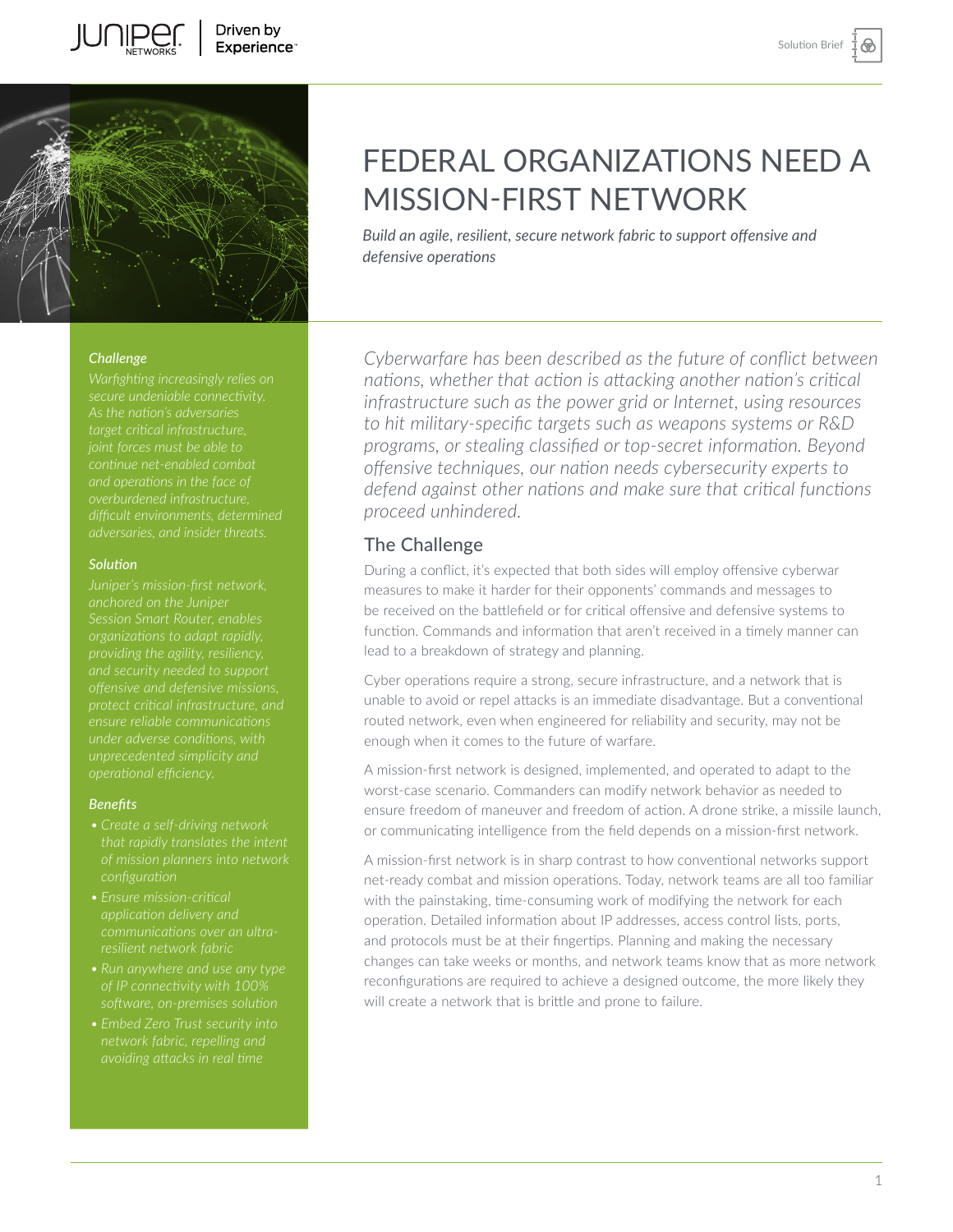## The Juniper Networks Mission-First Network Solution

The Juniper Networks mission-first network transforms the traditional ways of adapting the network to mission operations. The result is a self-driving, intent-based network that is ready for net-enabled combat and mission requirements.

The foundation is the Juniper® Session Smart™ Router, which creates an advanced, service-centric network fabric that extends from client to cloud. Together, the Session Smart Router and Juniper Session Smart Conductor create the agile, secure, and resilient WAN connectivity that's required for command and control, intelligence, surveillance and reconnaissance (C2ISR)—and with greater simplicity and operational efficiency than ever before.

In a conventional routed network, packets are routed at Layer 3 OSI in a stateless fashion, which adds complexity and creates the requirement for tunnel-based transport to create capabilities like SD-WAN.

The Session Smart Router is a new type of router which routes sessions at Layer 4+, rather than individual packets at Layer 3. Unlike a legacy SD-WAN approach, it does not use overlay tunnels and adds zero overhead. The Session Smart Router

transcends the inherent brittle architecture and uses network resources more efficiently than traditional routers.

The Session Smart Router's tunnel-free architecture enables up to 75% reduction in headend infrastructure costs and a 15% to 50% reduction in bandwidth usage<sup>1</sup>, which is especially critical when conducting operations with degraded connectivity and limited bandwidth.

## Features and Benefits

## A mission-first network is smart.

The Session Smart Router realizes the vision of intent-based networking. It is able to achieve this vision because it's a "new" type of router.

With the Session Smart Router, the intent of mission planners and the data model used to configure the network and the desired outcomes are aligned as closely as possible, enabling a new level of agility and control. The time-consuming, painstaking gap between the planner's intention and the network configuration is closed—all because sessions are routed statefully across the fabric with end-to-end context,c, rather than routing packets as with a conventional routed network.



*Figure 1: Juniper Session Smart Router creates an advanced, service-centric network fabric, delivering agile, secure, and resilient WAN connectivity required for net-enabled combat and mission operations.*

<sup>1</sup> A 15% to 50% reduction in bandwidth usage is based on packet size when compared to legacy tunnel based approaches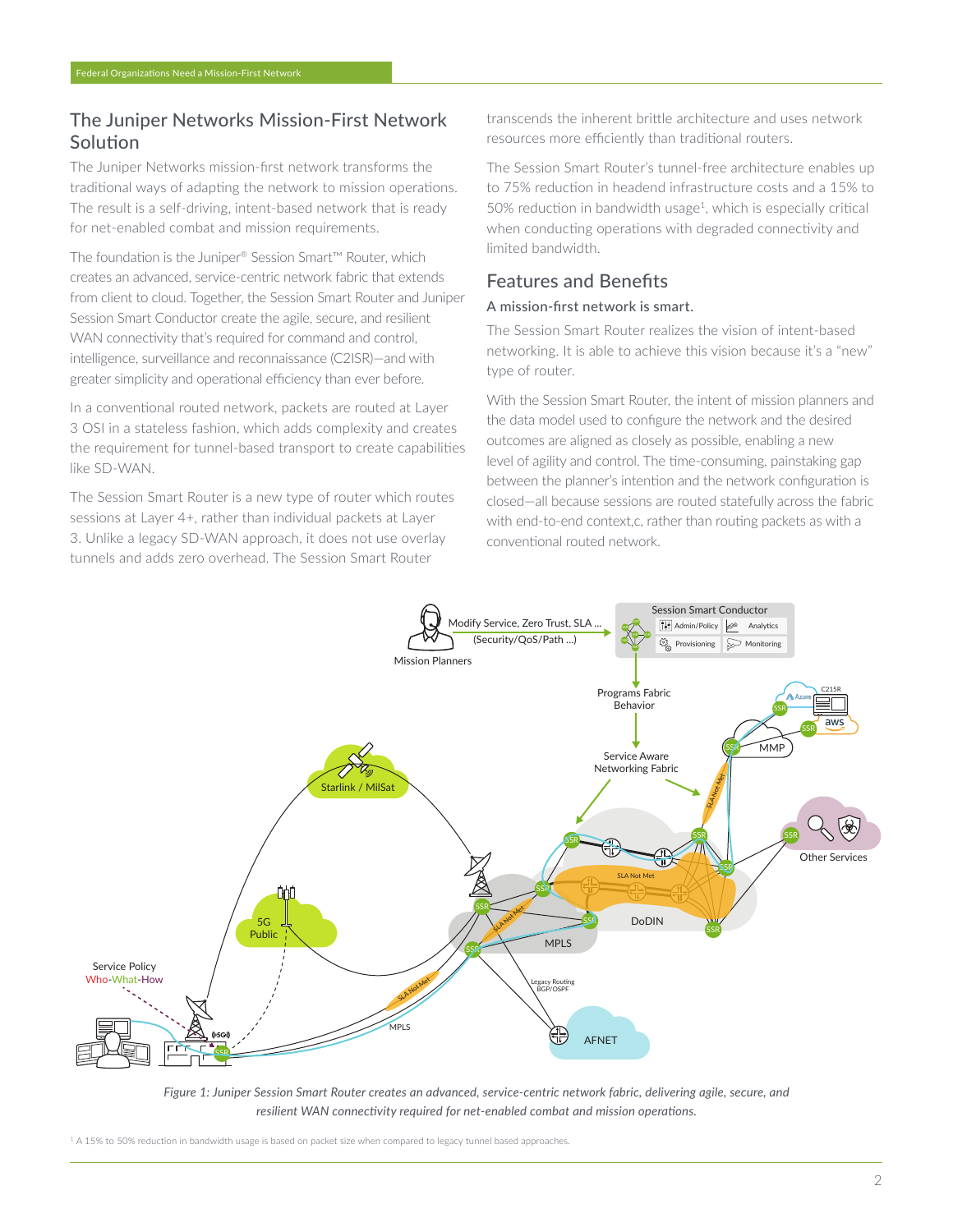The Session Smart Router enables the creation of a simple, reliable, application-aware network fabric that meets the most stringent performance, availability, and security requirements. Two unique control planes—the service-centric control plane and the session-aware data plane—create an intent-based network that can be rapidly adapted to changing mission requirements and environments.

During cyber operations, leaders need to ensure freedom of maneuver<sup>2</sup> and freedom of action while denying the enemy the same. If cyber operations require immediate maneuvering in cyberspace or changing network posture or behavior programmatically, the Session Smart Router makes it easy by routing sessions.

The Session Smart Router puts every session into context by asking three fundamental questions:

- Who is the source of the traffic?
- What is the intended destination?
- How should the network behave?

If the "who" is allowed access to the "what," then the Session Smart Router determines "how" the session should be escorted to its destination in the most optimal way, based on the mission planner's intent and the current state of the network. Global policy definitions ensure consistency everywhere, and policies can be updated in just a few mouse clicks.

With tight alignment between the mission intent and network data model, the Session Smart Router understands how each session is related to a user, device, or application, its intended destination, and if policy allows, how the traffic should be escorted across the network. Policies are applied per session, not per tunnel, as with legacy SD-WAN solutions. Traffic can be delivered across any type of IP connectivity, such as 5G, LTE, SATCOM, MPLS, mesh networks, or public Internet.

The result is a network that's intelligent, adaptable, resilient, and secure. The Session Smart Router operates even when disconnected from orchestration, giving remote operators the ability to modify network behavior, view analytics, and modify configuration with the same local user interface and APIs. This allows for full functionality even in denied, degraded, intermittent, or limited (DDIL) environments.



*Figure 2: With a Juniper mission-first network, planners can align their mission intent and network data model, resulting in a network that can be changed quickly, easily, and with little advanced notice.*

<sup>2</sup> Department of Defense, Joint Chiefs of Staff. " Joint Publication 3-12 - Cyberspace Operations." JP 3-12, Joint Chiefs of Staff, 8 June 2018, [www.jcs.mil/Portals/36/Documents/Doctrine/pubs/](http://www.jcs.mil/Portals/36/Documents/Doctrine/pubs/jp3_12.pdf?ver=2018-07-16-134954-150) ip3\_12.pdf?ver=2018-07-16-134954-150. Chapter 2. 5. e. "Movement and Maneuver"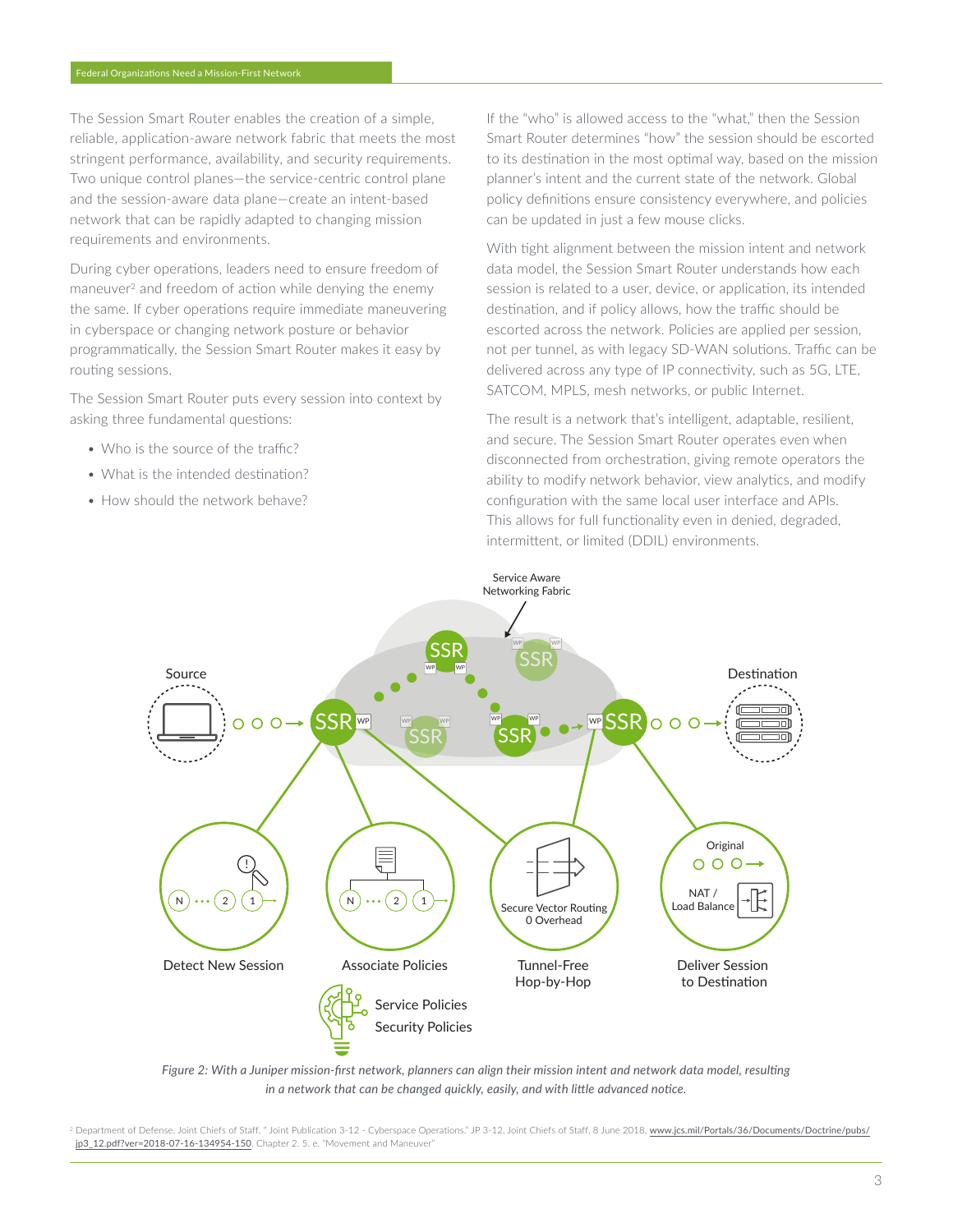#### A mission-first network is resilient.

With the Session Smart Router, leaders gain situational awareness over the network, with clear visibility into the state of the network, each session's performance, the location of the users, and how critical workloads are performing, all in real time, helping to create a common operational picture<sup>3</sup>. With this awareness, mission planners can make quick adjustments to the network behavior to ensure the desired outcomes, ensuring reliable application delivery even during rapidly changing network conditions.

The Session Smart Router uses separate management, data, and control planes to enable a more resilient network. A Juniper mission-first network can operate in DDIL bandwidth environments—all while providing local operators the same user interface and analytics capabilities on each router, ensuring operators can maintain freedom of maneuver at all times.

Fine-grained session-based analytics and reporting deliver maximum visibility into how applications and the network itself are performing. Application and network performance analytics are available via the GUI and RESTful APIs, and IPFix-based session detail records are generated on a per-session basis and stitchable across NAT boundaries using globally unique Session-ID assigned to each session.

In the midst of cyber operations, a desired network path may become damaged or go offline. The Session Smart Router can intelligently route traffic from one user to an application while maximizing available bandwidth as no legacy tunnels are used. The Session Smart Router can even limit or temporally disable non-mission-critical traffic during periods of degraded connectivity. In addition new points of presence for network access can be created as needed—changing the network terrain. If issues exist the network will self-remediate or provide pinpoint accuracy as to the location of the fault.

A cyber battlefield is defined based on where you are, thus obfuscating critical communications between endpoints can make it more difficult for adversaries. The Session Smart Router enables the obscuring of network behavior by eliminating IPSecbased encapsulation (which is easy to spot), and by utilizing the Session Smart Routing for Classified (SSRfC) architecture to create mission-specific networks that may only exist for days or even hours.

#### A mission-first network is secure.

It's critical that a network constructed for cyberwarfare is able to avoid or repel attacks and allow freedom of maneuver. With Juniper Connected Security, security is embedded into the network fabric itself, creating a Zero Trust network.

The Session Smart Router provides native firewall, intrusion detection and prevention (IDP), traffic engineering distributed denial of service (DDoS) management, and access control, which can be tailored at the individual session level. Global policy definitions allow for consistent security and hyper-segmentation across networks, eliminating the need for context-specific firewall filters. FIPS 140 encryption can be applied by policy to provide end-to-end data protection with no decryption on middle-hops.

User and device access to data, applications, and other resources is tightly controlled and monitored. A Juniper mission-first network can prevent breaches caused by privileged access abuse, because each piece of traffic must prove that it is authorized to access the network. Mission planners can easily define who is allowed to access applications and services, then deploy that policy globally and modify it on demand to define where, when, and to whom an encrypted data session will be allowed.

Additionally, telemetry data from the Session Smart Router can be exported to Splunk, Elastic, or Juniper Healthbot. Those tools can apply machine learning to identify anomalous behavior and use that intelligence to automatically change how traffic is routed when a threat is identified.

### Solution Components

The solution is comprised of two primary components: Session Smart Router and Session Smart Conductor. Together, they form a single logical control plane that is highly distributed, and a data plane that is truly session-aware.

The Session Smart Router combines a service-centric control plane and a session-aware data plane to offer session routing, policy management, end-to-end visibility, and performance analytics. As a software-only solution, the Session Smart Router supports deployment flexibility and full high-availability.

The Session Smart Conductor is a centralized management and policy engine that provides orchestration, administration, zerotouch provisioning, monitoring, and analytics for the distributed Session Smart Router—while maintaining a network-wide, multitenant service and policy data model.

<sup>3</sup> Department of Defense, Joint Chiefs of Staff. " Joint Publication 3-12 - Cyberspace Operations." JP 3-12, Joint Chiefs of Staff, 8 June 2018, [www.jcs.mil/Portals/36/Documents/Doctrine/pubs/](http://www.jcs.mil/Portals/36/Documents/Doctrine/pubs/jp3_12.pdf?ver=2018-07-16-134954-150) [jp3\\_12.pdf?ver=2018-07-16-134954-150](http://www.jcs.mil/Portals/36/Documents/Doctrine/pubs/jp3_12.pdf?ver=2018-07-16-134954-150). Chapter 4. 2. d 4. "Situational Awareness"